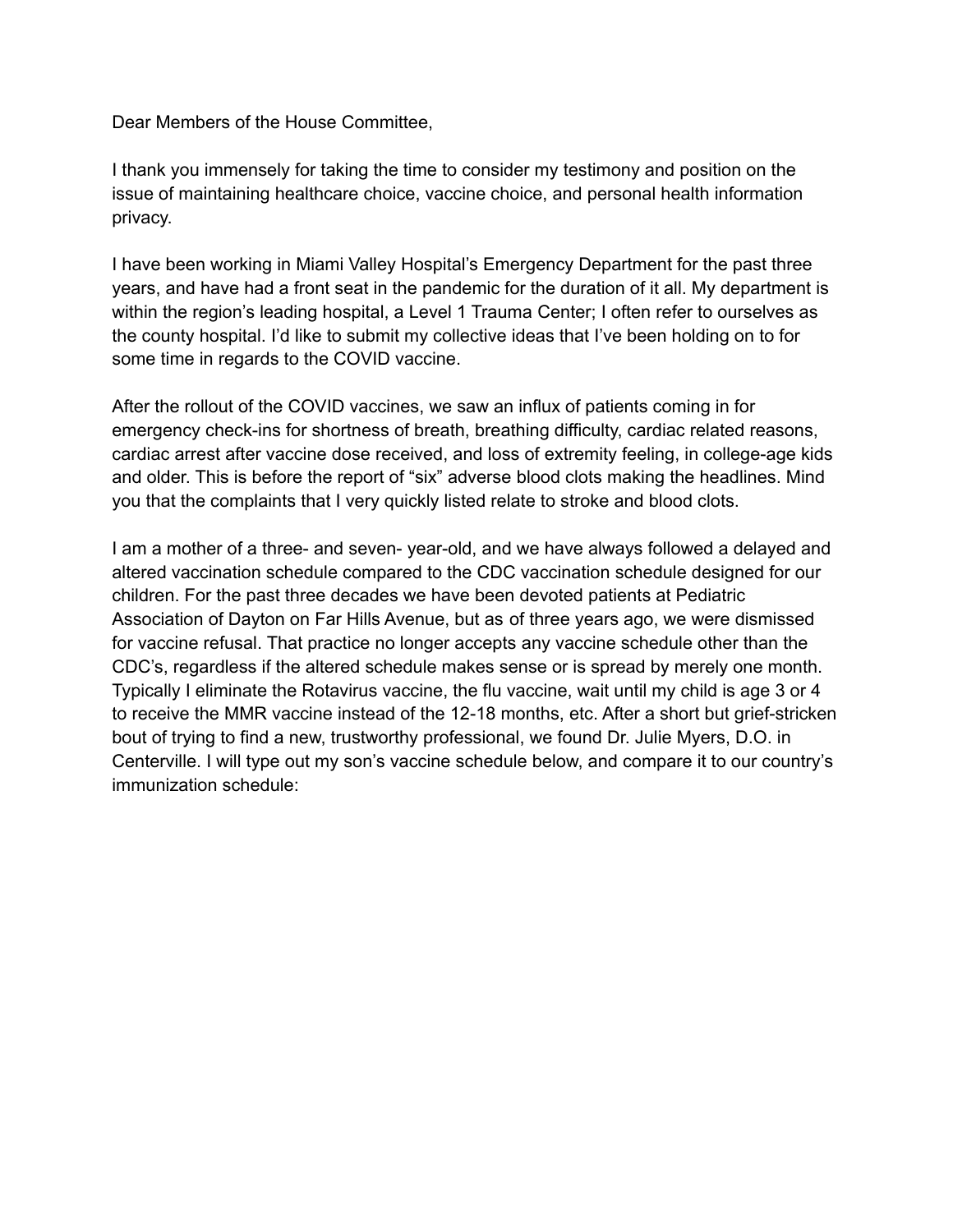| <u>Age</u>         | <u>shot</u>            | CDC shot                                          |
|--------------------|------------------------|---------------------------------------------------|
| Pregnant self      | none                   | flu, Dtap                                         |
| <b>Birth</b>       | none                   | Hep B                                             |
| 1 <sub>mo</sub>    | none                   | Hep $B2$                                          |
| 2 mos              | none                   | Rotavirus 1, Dtap 1, Hib 1, PCV 13, IPV 1         |
| 3 mos              | Hib 1, Prevnar         |                                                   |
| 4 mos              | Dtap 1, Hep B 1, IPV 1 | Rotavirus 2, Dtap 2, Hib 2, PCV 13 (2), IPV 2,    |
| 6 mos              | Hib <sub>2</sub>       | Rotavirus 3, Hep B 3, Dtap 3, PCV 13 (3), flu     |
| 7 mos              | Dtap 2                 | flu                                               |
| 8 mos              | Hib <sub>3</sub>       |                                                   |
| 9 mos              | Dtap 3                 |                                                   |
| 12 mos             | IPV <sub>2</sub>       | Hib 3, PCV 13 (4), MMR 1, varicella, Hep A 1, flu |
| 15 mos             | Hep $B2$               | Dtap 4, Hib 4, flu, Hep A 2                       |
| 18 mos             | no shot                | Hep B 3, IPV 3, Hep A                             |
| 21 mos             | varicella 1            |                                                   |
| 24 mos             | Hep $B_3$              | flu                                               |
| 3 yrs              | MMR <sub>1</sub>       | flu                                               |
| 4 yrs              | IPV <sub>3</sub>       | MMR 2, Dtap 5, IPV 4, flu, varicella 2            |
| $4\frac{1}{2}$ yrs | Dtap 4                 |                                                   |
| 5 yrs              | varicella 2            | flu                                               |
| $5\frac{1}{2}$ yrs | MMR <sub>2</sub>       |                                                   |

My mother, a NICU nurse at Dayton Children's for over 20 years, helped me expertly design this "spread-out" chart for my son for his own health and protection, ensuring to timely appease any school or facility that mandates these shots. With his three-year appointment around the corner in August, I am even now considering declining his first dose of MMR.

I believe that baby boys, especially, are more susceptible to non-lethal but significant vaccine reactions. Not only did my good friend of Miamisburg, (her name kept private in this letter unless you reach out for further detail), lose her healthy baby boy after his MMR shot near his turning of 18-months in October of 2018, she must live with his death certificate reading "undetermined" for the rest of her earthly life. To wake up one morning and find her toddler son stone-cold, perfectly laid in his bed, and have no answers from any medical professional; no answer from an autopsy, to forever have his death determined as unknown, undetermined. This enrages me beyond explanation, and for any mother who has put their faith in our medical world to provide for their child and then instead to have suffered the same--sudden, inexplicable death.

I have recently acquired an Associate degree in Communication from Sinclair Community College, and for my capstone project, I thought, why not- let's just Google search: "what communication theory can be related to the anti-vax crowd"? The top six search results and their links that pop up spew these headlines and additional phrases: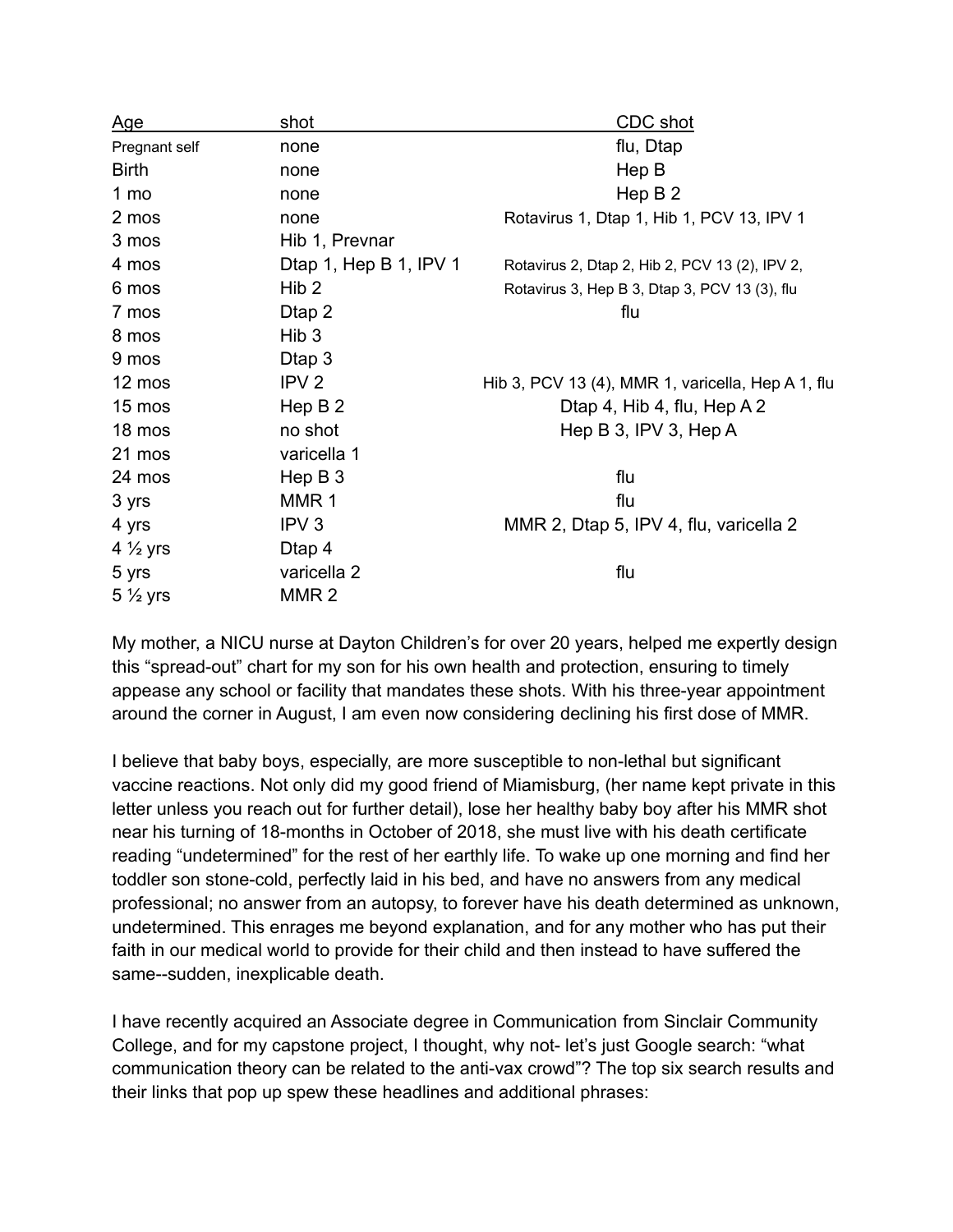1. "The anti-vaccination infodemic on social media: A behavioral…: However, the anti-vaccination movement is currently on the rise, spreading online misinformation about vaccine safety and causing a worrying…" ([www.journals.plos.org](https://href.li/?http://www.journals.plos.org))

2. "How to respond to vocal vaccine deniers in public- WHO: a vocal vaccine denier is defined in this document as a person who is not only denying scientific consensus but also actively advocating against vaccination…" (World Health Organization 2017 Regional Office for Europe).

3. "Vaccine hesitancy is a problem attracting growing attention and concern." ([www.sciencedirect.com](https://href.li/?http://www.sciencedirect.com))

4. "The online competition between pro- and anti-vaccination… Distrust in scientific expertise is dangerous… Results show that even if anti-vaccine narratives have a small persuasiveness, a large part of the population will be rapidly exposed to them. " ([www.nature.com\)](https://t.umblr.com/redirect?z=http%3A%2F%2Fwww.nature.com&t=MDljMTY4ZDE4MjczZTdjMDhiNTlhMTJhMzk1MmFjZTA0YmRiNzdmMCxNcWc1TG1pMg%3D%3D&b=t%3ApFEq0XYZGzDZb8N0XDS5zg&p=https%3A%2F%2Fdointoomuchsworld.tumblr.com%2Fpost%2F651570000539320320%2Furt-amidst-the-pharma-war&m=1&ts=1621723252)

5. "Conspiracy Beliefs, Rejection of Vaccination, and…: Many conspiracy theories appeared along with the Covid-19 pandemic. Since it is documented that conspiracy theories negatively affect…" [\(www.frontiersin.org\)](https://href.li/?http://www.frontiersin.org)

6. "Combating Vaccine Hesitancy: Teaching the Next Generation… In 1999, the anti-vaxxer movement, an organized body of people who refuse to vaccinate and blaming vaccines for health problems" ([www.ncbi.nlm.nih.gov](https://href.li/?http://www.ncbi.nlm.nih.gov))

Well, this didn't answer my question. It was surely a lot to read as we dive into my entry here, and it slapped someone with my way of thinking with some shut-down labels: dangerous, misinformed, science-denier, nonconsensual, behaviorally problematic, conspiracist, rejecter.

Do you know what these Google search results say to me? Censorship. The rest of my thoughts:

- 1. Pro-vaccine
- 2. Anti-vaccine

Unnecessary and divisive labels meant to categorize people into black and white thinking.

Where is the label for: I think it's perfectly logical to want the ability to make decisions about each vaccine available on an individual basis for each of my children and myself?

Pfizer is going for full FDA approval and might have it by the end of this month, emergency approval has already been granted for 12-15 year-olds, and in September emergency approval will be requested for 2-11 year-olds.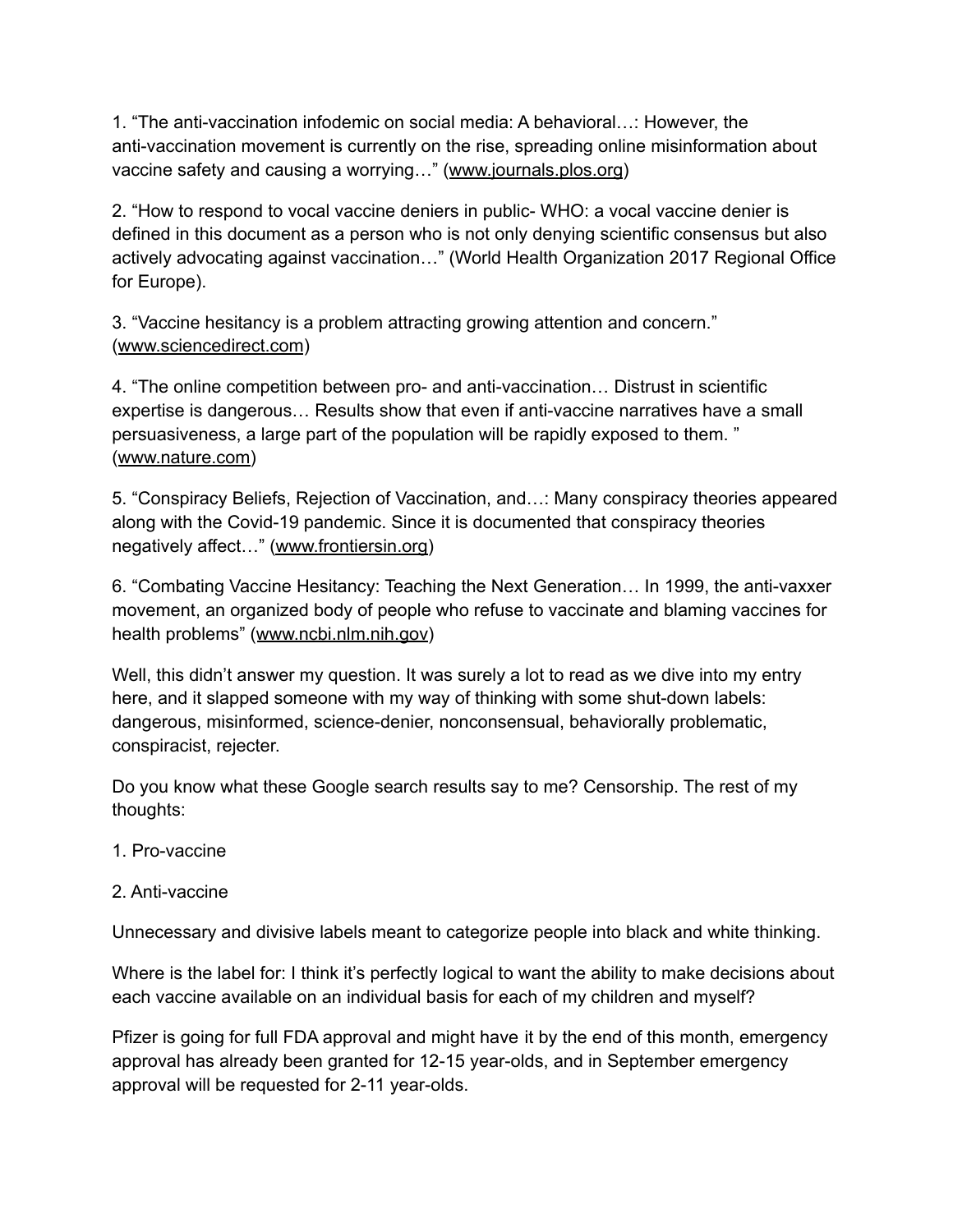How can you get granted EAU for an experimental drug in an age group that isn't having an emergency? To protect vaccinated adults?

Children don't stand a chance in this pharmaceutical industry that for decades have put profit ahead of doing what is right. Additionally but important to note, the pharmaceutical industry has not prioritized the research and development of cancer drugs for children. They rely on treating children with adult cancer drugs, which are far more dangerous, toxic, and aggressive on a child's developing body, because adult cancer drugs are some of the best-selling pharmaceuticals for companies such as Merck & Co., Pfizer, AstraZeneca, Bristol-Myers Squibb, and J&J.

Here is an incomplete current list of places making the COVID vaccine mandatory, either for employment or for on site services: Montgomery County Prosecutor's Officer; WPAFB (when it is FDA approved); Atria Senior Living; Rocky River Senior Center; Continuing Healthcare Solutions; Newburgh Heights city employees; Supers Landscape; Cleveland State University; Kenyon College; Cleveland Clinic fertility center: spouses required to have two doses of vaccine before being able to be present for embryo transfers. Kroger has begun to mandate proof of vaccination in order for employees to de-mask. Those who do not wish to vaccinate themselves, are required to continue to wear their mask to keep their job and livelihood. A very inhumane way to identify who is clean and who is unclean.

As a writer wondering about her reader, I'm curious if you're celebrating right now in regards to these advances, or raising some eyebrows… but let's keep going.

How does one feel about the persuasion to vote YES on Ohio HB 248? How's this for propaganda: Vote YES, join the movement, on the Vaccine Choice and Anti-Discrimination Act.

This Ohio House Bill was introduced on April 6, 2021, and is in 25% progression (LegiScan). Per this Republican Partisan Bill, OH HB248 is to enact section 3792.02 of the Revised Code to authorize an individual to decline a vaccination and to name this act the Vaccine Choice and Anti-Discrimination Act.

Why should we do this? This is a stand for health freedom, for medical freedom; a vital legislation to protect vaccine choice for Ohioans now and into the future. If this legislation isn't passed, you can expect that vaccine mandates and vaccine passports will become a reality of our future. And even if you're fine with the traditional vaccines, even if you have always gotten the flu vaccine, that you swear up and down you've followed the CDC immunization chart for all your children and they are just fine, and even if you decided to get the COVID vaccine… Ohioans will be faced with the reality that any future vaccine can be mandated by the state, retailers, employers, schools etc., and we'll have zero to say about it. This legislation will protect all Ohioans from the dystopia that we're currently facing.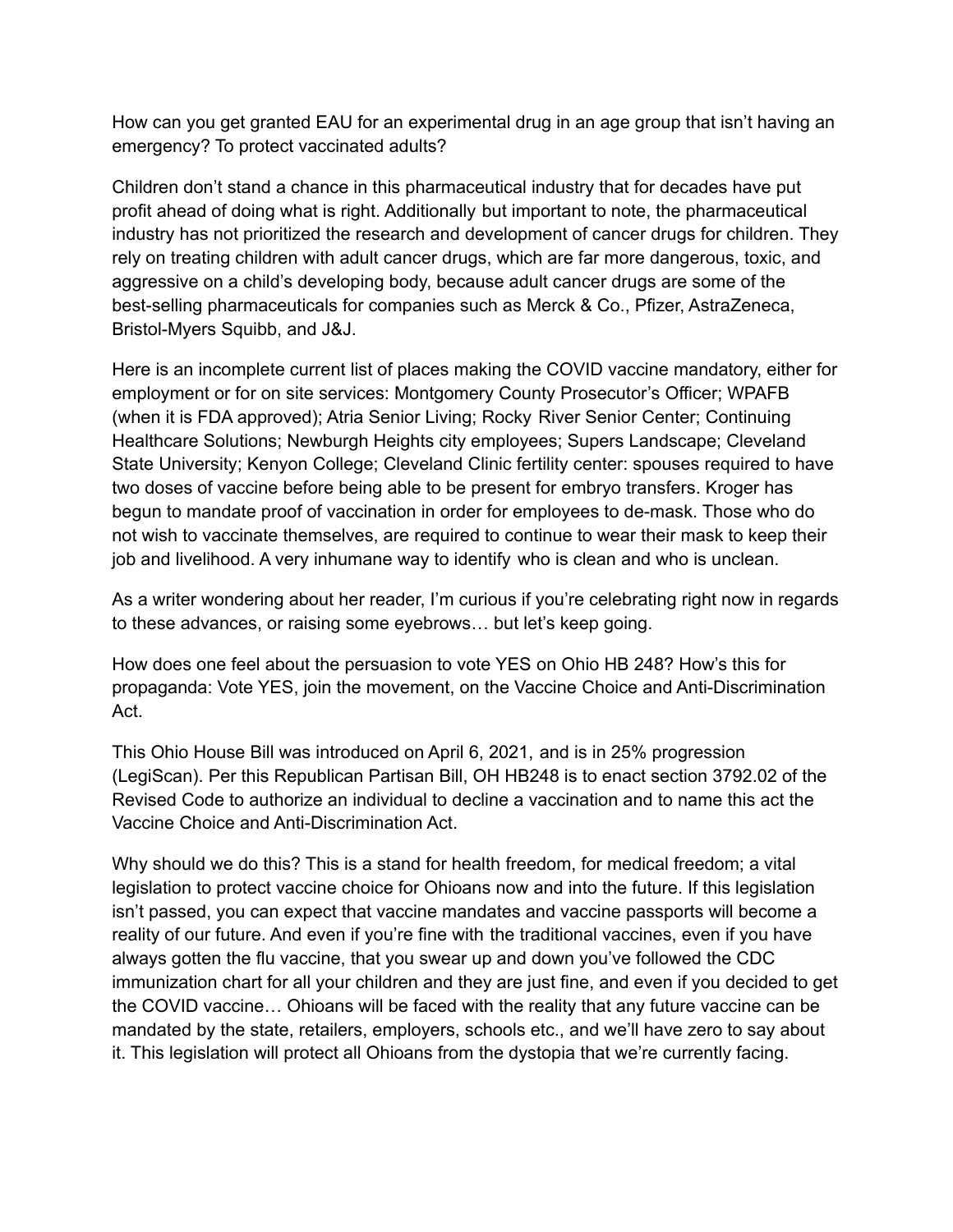Do I sound like one who denies the expertise of science? I stand with science. I stand with informed consent. I stand with freedom. I stand with healthcare professionals. I stand with Ohio workers. I stand with parents. I stand with students. I stand with this bill for the people, by the people.

In the year 1983, the total doses of vaccines for children from birth to age 18 consisted of 24 doses and 7 injections. As of 2020, we now administer 69 doses with 50 injections. The CDC child vaccination schedule is bloated and the manufacturers are non-liable in regards to any injury or death.

| Influenza (Pregnancy)<br>DTP (2 months)<br>Influenza (5 years)<br>TdaP (Pregnancy)<br>OPV (2 months)<br>Influenza (6 years)<br>Hep B (birth)<br>DTP(4 months)<br>Influenza (7 years)<br>Hep $B(2$ months)<br>OPV (4 months)<br>Influenza (8 years)<br>Rotavirus (2 months)<br>DTP (6 months)<br>Influenza (9 years)<br>DTaP (2 months)<br>MMR (15 months)<br>Influenza (10 years)<br>$HIB$ (2 months)<br>DTP (18 months)<br>HPV (11 years)<br>PCV (2 months)<br>OPV (18 months)<br>HPV (11 years)<br>IPV(2 months)<br>DTP (4 years)<br>Influenza (11 years)<br>Rotavirus (4 months)<br>OPV (4 years)<br>TdaP (12 years)<br>DTaP (4 months)<br>$Td(15 \text{ years})$<br>Influenza (12 years)<br>HIB (4 months)<br>Meningococcal (12 yrs)<br>PCV (4 months)<br>Influenza (13 years)<br>IPV (4 months)<br>Influenza (14 years)<br>Hep B (6 months)<br>$*1986:$<br>Influenza (15 years)<br>Rotavirus (6 months)<br>Influenza (16 years)<br>Pharmaceutical<br>DTaP (6 months)<br>Meningococcal (16 yrs)<br>manufacturers producing<br>vaccines were freed from<br>HIB (6 months)<br>Influenza (17 years)<br>ALL.<br>liability<br>resulting<br>PCV (6 months)<br>Influenza (18 years)<br>from vaccine injury or<br>IPV (6 months)<br>death by the Childhood<br>Influenza (6 months)<br>Vaccine Injury Act.<br>Influenza (7 months)<br>HIB (12 months)<br>PCV (12 months)<br>2020<br>MMR (12 months)<br>TOTAL DOSES: 69<br>Varicella (12 months)<br>Injections: 50<br>Hep A (12 months)<br>(3 Doses of Rotavirus are liquid)<br>1983<br>DTaP (18 months)<br>(SOURCE: www.cdc.gov)<br><b>TOTAL DOSES: 24</b><br>Influenza (18 months)<br>Injections: 7<br>Hep $A(18$ months)<br>DTP- Diphtheria, Tetanus, Pertussis<br>(4 Doses of Polio were liquid)<br>(whole cell)<br>Influenza (30 months)<br>Influenza (42 months)<br>MMR- Measles, Mumps, Rubella<br>DTaP (4 years)<br>(acellular)<br>IPV (4 years)<br>MMR (4 years)<br>PCV-Pneumococcal<br>Varicella (4 years)<br>Td-Tetanus, Diphtheria | 1983                                                                            | 2020 |          |
|------------------------------------------------------------------------------------------------------------------------------------------------------------------------------------------------------------------------------------------------------------------------------------------------------------------------------------------------------------------------------------------------------------------------------------------------------------------------------------------------------------------------------------------------------------------------------------------------------------------------------------------------------------------------------------------------------------------------------------------------------------------------------------------------------------------------------------------------------------------------------------------------------------------------------------------------------------------------------------------------------------------------------------------------------------------------------------------------------------------------------------------------------------------------------------------------------------------------------------------------------------------------------------------------------------------------------------------------------------------------------------------------------------------------------------------------------------------------------------------------------------------------------------------------------------------------------------------------------------------------------------------------------------------------------------------------------------------------------------------------------------------------------------------------------------------------------------------------------------------------------------------------------------------------------------------------------------------------------------------|---------------------------------------------------------------------------------|------|----------|
|                                                                                                                                                                                                                                                                                                                                                                                                                                                                                                                                                                                                                                                                                                                                                                                                                                                                                                                                                                                                                                                                                                                                                                                                                                                                                                                                                                                                                                                                                                                                                                                                                                                                                                                                                                                                                                                                                                                                                                                          |                                                                                 |      |          |
|                                                                                                                                                                                                                                                                                                                                                                                                                                                                                                                                                                                                                                                                                                                                                                                                                                                                                                                                                                                                                                                                                                                                                                                                                                                                                                                                                                                                                                                                                                                                                                                                                                                                                                                                                                                                                                                                                                                                                                                          |                                                                                 |      |          |
|                                                                                                                                                                                                                                                                                                                                                                                                                                                                                                                                                                                                                                                                                                                                                                                                                                                                                                                                                                                                                                                                                                                                                                                                                                                                                                                                                                                                                                                                                                                                                                                                                                                                                                                                                                                                                                                                                                                                                                                          |                                                                                 |      |          |
|                                                                                                                                                                                                                                                                                                                                                                                                                                                                                                                                                                                                                                                                                                                                                                                                                                                                                                                                                                                                                                                                                                                                                                                                                                                                                                                                                                                                                                                                                                                                                                                                                                                                                                                                                                                                                                                                                                                                                                                          |                                                                                 |      |          |
|                                                                                                                                                                                                                                                                                                                                                                                                                                                                                                                                                                                                                                                                                                                                                                                                                                                                                                                                                                                                                                                                                                                                                                                                                                                                                                                                                                                                                                                                                                                                                                                                                                                                                                                                                                                                                                                                                                                                                                                          |                                                                                 |      |          |
|                                                                                                                                                                                                                                                                                                                                                                                                                                                                                                                                                                                                                                                                                                                                                                                                                                                                                                                                                                                                                                                                                                                                                                                                                                                                                                                                                                                                                                                                                                                                                                                                                                                                                                                                                                                                                                                                                                                                                                                          |                                                                                 |      |          |
|                                                                                                                                                                                                                                                                                                                                                                                                                                                                                                                                                                                                                                                                                                                                                                                                                                                                                                                                                                                                                                                                                                                                                                                                                                                                                                                                                                                                                                                                                                                                                                                                                                                                                                                                                                                                                                                                                                                                                                                          |                                                                                 |      |          |
|                                                                                                                                                                                                                                                                                                                                                                                                                                                                                                                                                                                                                                                                                                                                                                                                                                                                                                                                                                                                                                                                                                                                                                                                                                                                                                                                                                                                                                                                                                                                                                                                                                                                                                                                                                                                                                                                                                                                                                                          |                                                                                 |      |          |
|                                                                                                                                                                                                                                                                                                                                                                                                                                                                                                                                                                                                                                                                                                                                                                                                                                                                                                                                                                                                                                                                                                                                                                                                                                                                                                                                                                                                                                                                                                                                                                                                                                                                                                                                                                                                                                                                                                                                                                                          |                                                                                 |      |          |
|                                                                                                                                                                                                                                                                                                                                                                                                                                                                                                                                                                                                                                                                                                                                                                                                                                                                                                                                                                                                                                                                                                                                                                                                                                                                                                                                                                                                                                                                                                                                                                                                                                                                                                                                                                                                                                                                                                                                                                                          |                                                                                 |      |          |
|                                                                                                                                                                                                                                                                                                                                                                                                                                                                                                                                                                                                                                                                                                                                                                                                                                                                                                                                                                                                                                                                                                                                                                                                                                                                                                                                                                                                                                                                                                                                                                                                                                                                                                                                                                                                                                                                                                                                                                                          |                                                                                 |      |          |
|                                                                                                                                                                                                                                                                                                                                                                                                                                                                                                                                                                                                                                                                                                                                                                                                                                                                                                                                                                                                                                                                                                                                                                                                                                                                                                                                                                                                                                                                                                                                                                                                                                                                                                                                                                                                                                                                                                                                                                                          |                                                                                 |      |          |
|                                                                                                                                                                                                                                                                                                                                                                                                                                                                                                                                                                                                                                                                                                                                                                                                                                                                                                                                                                                                                                                                                                                                                                                                                                                                                                                                                                                                                                                                                                                                                                                                                                                                                                                                                                                                                                                                                                                                                                                          |                                                                                 |      |          |
|                                                                                                                                                                                                                                                                                                                                                                                                                                                                                                                                                                                                                                                                                                                                                                                                                                                                                                                                                                                                                                                                                                                                                                                                                                                                                                                                                                                                                                                                                                                                                                                                                                                                                                                                                                                                                                                                                                                                                                                          |                                                                                 |      |          |
|                                                                                                                                                                                                                                                                                                                                                                                                                                                                                                                                                                                                                                                                                                                                                                                                                                                                                                                                                                                                                                                                                                                                                                                                                                                                                                                                                                                                                                                                                                                                                                                                                                                                                                                                                                                                                                                                                                                                                                                          |                                                                                 |      |          |
|                                                                                                                                                                                                                                                                                                                                                                                                                                                                                                                                                                                                                                                                                                                                                                                                                                                                                                                                                                                                                                                                                                                                                                                                                                                                                                                                                                                                                                                                                                                                                                                                                                                                                                                                                                                                                                                                                                                                                                                          |                                                                                 |      |          |
|                                                                                                                                                                                                                                                                                                                                                                                                                                                                                                                                                                                                                                                                                                                                                                                                                                                                                                                                                                                                                                                                                                                                                                                                                                                                                                                                                                                                                                                                                                                                                                                                                                                                                                                                                                                                                                                                                                                                                                                          |                                                                                 |      |          |
|                                                                                                                                                                                                                                                                                                                                                                                                                                                                                                                                                                                                                                                                                                                                                                                                                                                                                                                                                                                                                                                                                                                                                                                                                                                                                                                                                                                                                                                                                                                                                                                                                                                                                                                                                                                                                                                                                                                                                                                          |                                                                                 |      |          |
|                                                                                                                                                                                                                                                                                                                                                                                                                                                                                                                                                                                                                                                                                                                                                                                                                                                                                                                                                                                                                                                                                                                                                                                                                                                                                                                                                                                                                                                                                                                                                                                                                                                                                                                                                                                                                                                                                                                                                                                          |                                                                                 |      |          |
|                                                                                                                                                                                                                                                                                                                                                                                                                                                                                                                                                                                                                                                                                                                                                                                                                                                                                                                                                                                                                                                                                                                                                                                                                                                                                                                                                                                                                                                                                                                                                                                                                                                                                                                                                                                                                                                                                                                                                                                          |                                                                                 |      |          |
|                                                                                                                                                                                                                                                                                                                                                                                                                                                                                                                                                                                                                                                                                                                                                                                                                                                                                                                                                                                                                                                                                                                                                                                                                                                                                                                                                                                                                                                                                                                                                                                                                                                                                                                                                                                                                                                                                                                                                                                          |                                                                                 |      |          |
|                                                                                                                                                                                                                                                                                                                                                                                                                                                                                                                                                                                                                                                                                                                                                                                                                                                                                                                                                                                                                                                                                                                                                                                                                                                                                                                                                                                                                                                                                                                                                                                                                                                                                                                                                                                                                                                                                                                                                                                          |                                                                                 |      |          |
|                                                                                                                                                                                                                                                                                                                                                                                                                                                                                                                                                                                                                                                                                                                                                                                                                                                                                                                                                                                                                                                                                                                                                                                                                                                                                                                                                                                                                                                                                                                                                                                                                                                                                                                                                                                                                                                                                                                                                                                          |                                                                                 |      |          |
|                                                                                                                                                                                                                                                                                                                                                                                                                                                                                                                                                                                                                                                                                                                                                                                                                                                                                                                                                                                                                                                                                                                                                                                                                                                                                                                                                                                                                                                                                                                                                                                                                                                                                                                                                                                                                                                                                                                                                                                          |                                                                                 |      |          |
|                                                                                                                                                                                                                                                                                                                                                                                                                                                                                                                                                                                                                                                                                                                                                                                                                                                                                                                                                                                                                                                                                                                                                                                                                                                                                                                                                                                                                                                                                                                                                                                                                                                                                                                                                                                                                                                                                                                                                                                          |                                                                                 |      |          |
|                                                                                                                                                                                                                                                                                                                                                                                                                                                                                                                                                                                                                                                                                                                                                                                                                                                                                                                                                                                                                                                                                                                                                                                                                                                                                                                                                                                                                                                                                                                                                                                                                                                                                                                                                                                                                                                                                                                                                                                          |                                                                                 |      |          |
|                                                                                                                                                                                                                                                                                                                                                                                                                                                                                                                                                                                                                                                                                                                                                                                                                                                                                                                                                                                                                                                                                                                                                                                                                                                                                                                                                                                                                                                                                                                                                                                                                                                                                                                                                                                                                                                                                                                                                                                          |                                                                                 |      |          |
|                                                                                                                                                                                                                                                                                                                                                                                                                                                                                                                                                                                                                                                                                                                                                                                                                                                                                                                                                                                                                                                                                                                                                                                                                                                                                                                                                                                                                                                                                                                                                                                                                                                                                                                                                                                                                                                                                                                                                                                          |                                                                                 |      |          |
|                                                                                                                                                                                                                                                                                                                                                                                                                                                                                                                                                                                                                                                                                                                                                                                                                                                                                                                                                                                                                                                                                                                                                                                                                                                                                                                                                                                                                                                                                                                                                                                                                                                                                                                                                                                                                                                                                                                                                                                          |                                                                                 |      |          |
|                                                                                                                                                                                                                                                                                                                                                                                                                                                                                                                                                                                                                                                                                                                                                                                                                                                                                                                                                                                                                                                                                                                                                                                                                                                                                                                                                                                                                                                                                                                                                                                                                                                                                                                                                                                                                                                                                                                                                                                          |                                                                                 |      |          |
|                                                                                                                                                                                                                                                                                                                                                                                                                                                                                                                                                                                                                                                                                                                                                                                                                                                                                                                                                                                                                                                                                                                                                                                                                                                                                                                                                                                                                                                                                                                                                                                                                                                                                                                                                                                                                                                                                                                                                                                          |                                                                                 |      |          |
|                                                                                                                                                                                                                                                                                                                                                                                                                                                                                                                                                                                                                                                                                                                                                                                                                                                                                                                                                                                                                                                                                                                                                                                                                                                                                                                                                                                                                                                                                                                                                                                                                                                                                                                                                                                                                                                                                                                                                                                          | OPV-Oral Polio                                                                  |      |          |
|                                                                                                                                                                                                                                                                                                                                                                                                                                                                                                                                                                                                                                                                                                                                                                                                                                                                                                                                                                                                                                                                                                                                                                                                                                                                                                                                                                                                                                                                                                                                                                                                                                                                                                                                                                                                                                                                                                                                                                                          | Hep B-Hepatitis B                                                               |      |          |
|                                                                                                                                                                                                                                                                                                                                                                                                                                                                                                                                                                                                                                                                                                                                                                                                                                                                                                                                                                                                                                                                                                                                                                                                                                                                                                                                                                                                                                                                                                                                                                                                                                                                                                                                                                                                                                                                                                                                                                                          | DTaP- Diphtheria, Tenatus, Pertussis                                            |      |          |
|                                                                                                                                                                                                                                                                                                                                                                                                                                                                                                                                                                                                                                                                                                                                                                                                                                                                                                                                                                                                                                                                                                                                                                                                                                                                                                                                                                                                                                                                                                                                                                                                                                                                                                                                                                                                                                                                                                                                                                                          | HIB-Haemophilus influenzae Type B                                               |      |          |
|                                                                                                                                                                                                                                                                                                                                                                                                                                                                                                                                                                                                                                                                                                                                                                                                                                                                                                                                                                                                                                                                                                                                                                                                                                                                                                                                                                                                                                                                                                                                                                                                                                                                                                                                                                                                                                                                                                                                                                                          | <b>IPV-</b> Inactivated Polio                                                   |      |          |
|                                                                                                                                                                                                                                                                                                                                                                                                                                                                                                                                                                                                                                                                                                                                                                                                                                                                                                                                                                                                                                                                                                                                                                                                                                                                                                                                                                                                                                                                                                                                                                                                                                                                                                                                                                                                                                                                                                                                                                                          | Varicella- Chicken Pox                                                          |      |          |
|                                                                                                                                                                                                                                                                                                                                                                                                                                                                                                                                                                                                                                                                                                                                                                                                                                                                                                                                                                                                                                                                                                                                                                                                                                                                                                                                                                                                                                                                                                                                                                                                                                                                                                                                                                                                                                                                                                                                                                                          | Tdap-Tetanus, Diphtheria, and Pertussis<br>HPV- Human papillomavirus (Gardasil) |      | IMMUN{T` |

DOSES of VACCINES for U.S. CHILDREN from BIRTH-18 YEARS

Original document created in 2015 by Melissa Floyd. Authorized use for Immunity Education Group 2020.

Advanced Pediatric, a Cleveland area pediatric practice, is embracing the idea that unvaccinated children are not safe, and must stay masked and distanced, even from others

**EDUCATION**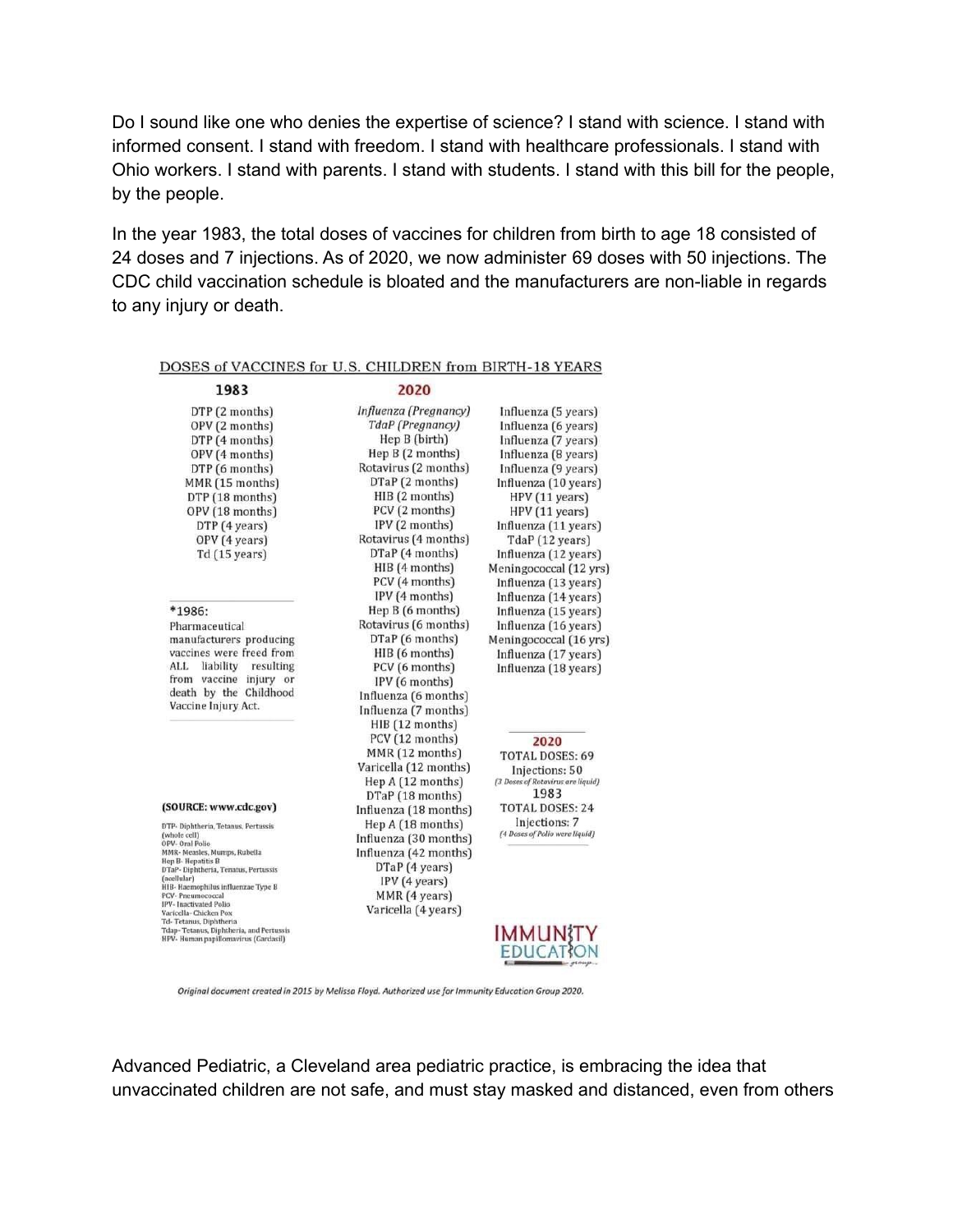on the playground (advancedped.com). How badly will we damage our children's social and emotional health with this kind of discriminatory action propagated by adults that are supposed to be protecting them?

So as I continue… Per the CDC website in the association with the COVID vaccine, VAERS reports that in the last four months we have recorded more deaths from the COVID vaccine than from all vaccines combined from mid 1997 through the end of 2013. As of May 14, 2021, there are 4,201 cases where the COVID-vaccinated patient has died within days to weeks after their intervention. 421 pages of patients' age, sex, location, date of vax, date of onset, who administered it, who the manufacturer is, whether they were taken to the ER, and the symptoms or prior health conditions if any.

Adverse events from drugs and vaccines are common, but underreported. Although 25% of ambulatory patients experience an adverse drug event, less than 0.3% of all adverse drug events and 1-13% of serious events are reported to the Food and Drug Administration (FDA) (Lazarus, Klompas). Low reporting rates preclude or slow the identification of "problem" drugs or vaccines that endanger public health. Barriers to reporting include a lack of clinician awareness, uncertainty about when and what to report, as well as the burdens of reporting. Reporting is not usually part of a clinicians' workflow, takes time, and is duplicative (Lazarus, Klompas).

To recap that last paragraph, we are constantly told those who decline vaccines for illnesses they themselves are at very little risk for developing complications from, are putting the immunocompromised at risk. What we don't often hear is that the procedure itself comes with risk and what that risk level is exactly is unknown. What we do know is that only somewhere between 1-10% of adverse events are ever reported largely due to medical professionals' lack of awareness on the subject matter. We cannot force healthy people to undergo a medical procedure for which the administrator of and manufacturer have no liability when we know there is innate risk. We can't trade one group's theoretical risk for another group's known risk.

We never hear any other side of this argument, it's censored from us and never presented to us.

Many of these VAERS reports are from assisted living facilities, and we can determine this by scrolling through the log of reports. Do you trust many assisted living facilities, or do you think many of them had a choice?

Without voluntary informed consent, medicine becomes violence.

One size does not fit all. All humans are not the same and have different risk factors for both the disease and the intervention. There is no greater danger to all of us than the dehumanization of others. Not trusting a vaccine, or any given doctor for that matter, does not make me a science denier.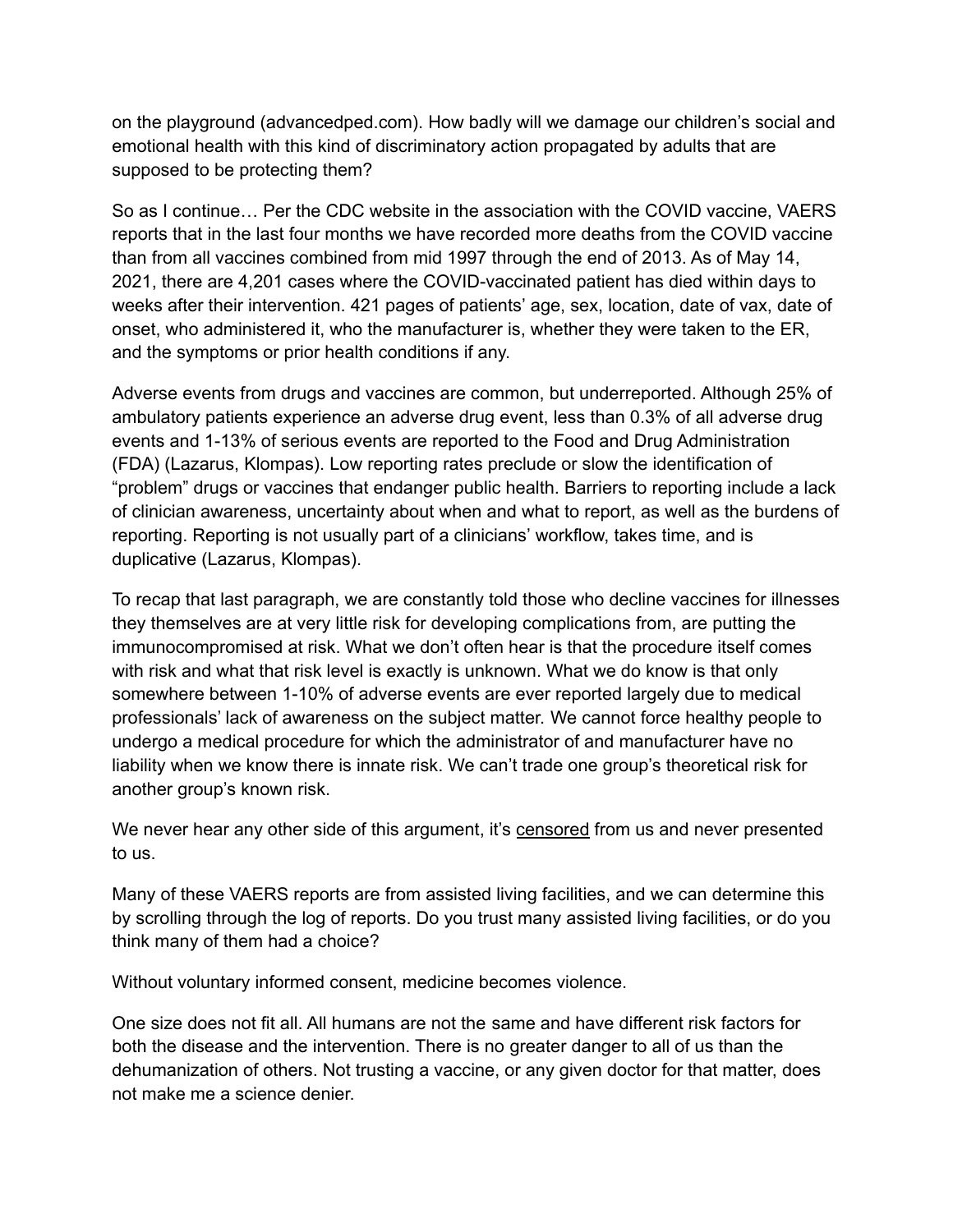Where there is risk there must be choice. Not ostracism. Vaccine choice and anti-discrimination.

People who are labeled as vaccine hesitant should really be called people who are hesitant to be coerced in the largest drug trial in history. Because it's the right thing to do? It's patriotic? To protect our community and, "although I am young and healthy, it's the right thing to do" (Ohio Dept. of Health).

The Ohio Department of Health's commercial targeted at teenagers and our youth, stressing the "don't hesitate, vaccinate" motto utterly disgusts me.

Let's think about Governor DeWine's ingenious Vax-a-Million. His raffle is a disturbing act of child coercion and a waste of money that we could be putting back into our communities. A predatory bribe to bait those who easily succumb to a gambling incentive. I wish we had this kind of monetary dedication to our homeless, to our schools, to our mental health hospitals, to our trash clean-up organizations for our cities, to students already accepted into colleges. To the small businesses who have had to close their doors for good. What are my incentives for not getting the shot? Life, liberty, and the pursuit of happiness.

You are not required to take a liability free experimental medical intervention in order to be considered a good person. Those who say you are, are either indoctrinated into a cult-like way of thinking and lack the ability to see anything beyond that, uninformed, or evil.

It's one of many elite U.S. institutions to be completely decimated and humiliated by Pharma. It was gradual, then inexorable, and now it's their identity.

It is incredible that vaccine reactions used to only exist in the minds of conspiracists, and now we pray for the recipients that they may make it through and only have to miss a few days of work. We don't know anything about long-term effects but that doesn't matter, because what about long-term effects from the actual disease? Everyone needs to do it anyway, even those at very little risk, because someone said so-- which is exactly what our Ohio Department of Health's televised commercial says to us. Even to those who have had COVID, and likely hold more immunity than the vaccine provides.

I'd rather not see us go down the road of having to show proof of immunity or vaccination in our society. Your health or inoculation status is none of my business, nor is mine any of yours. If we have been led to believe that we're somehow accountable to each other or anyone else for health or inoculation status updates, it is an error and in many cases unlawful. Even the Facebook profile photo frames that say "I've had my COVID vaccination" market the intervention. Never have I in my life seen such a public display of private health information, or seen it so normalized in conversation. And how dare somebody put up a Facebook profile photo frame that says, "I have an immune system," for how insulting and barbaric is that way of thinking? How insensitive, and ridiculous, and against science. How dare I stand up proudly for anything else in my life in regards to my approach to COVID? I'd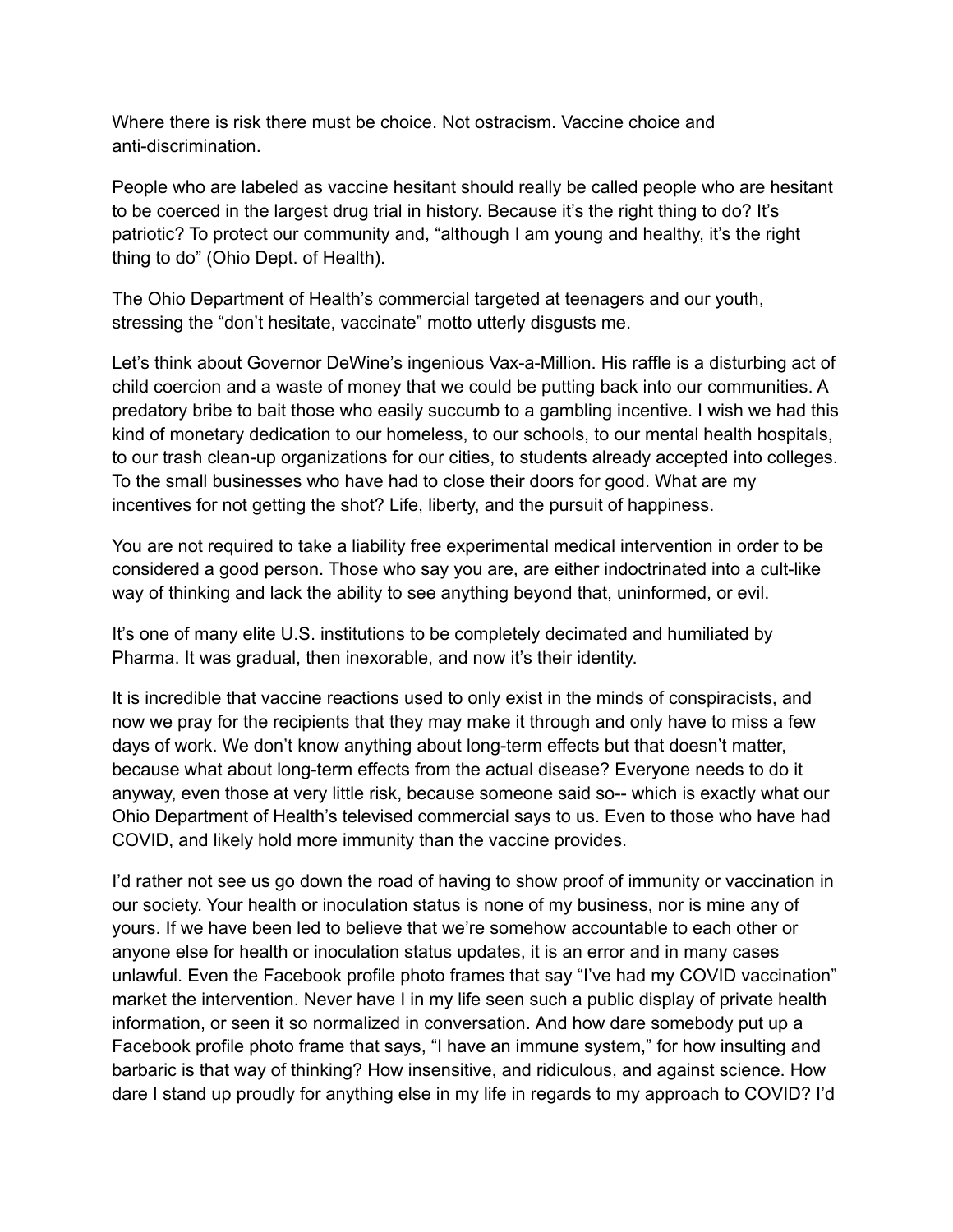like to ask everyone, what changes have you made for yourself in this pandemic to benefit your health and wellness?

The way that I have questioned the pharmaceutical intervention so many times in so many ways throughout this discussion and at the very least find the timeline of events that have been transpiring to be odd, it may very well blacklist me from an exceeding amount of peoples' interest.

BUT, no matter what one may think, or ask me why I don't find something better to do with my time -

I very much hope that I have shown my support to the Health Committee.

What is more important than protecting my children's freedom and health?

Thank you for the opportunity to provide testimony on the need and urgency for the House Bill of HB248,

Kaylen Kichline

Works Cited:

Berger, C.R., & Bradac, J.J. (1982). Language and social knowledge: Uncertainty in

interpersonal relations. London: Arnold.

Lavin, Dr. Arthur A. "The End of the Pandemic Begins, for the Vaccinated." 14 May 2021.

[www.advancedped.com](https://href.li/?http://www.advancedped.com)

Lazarus, R, Klompas M, Hou X, Campion FX, Dunn J, Platt R. Automated Electronic **Detection** 

& Reporting of Adverse Events Following Vaccination: ESP:VAERS. The CDC Vaccine

Safety Datalink (VSD) Annual Meeting. Atlanta, GA; April, 2008. [www.digital.ahrq.gov](https://href.li/?http://www.digital.ahrq.gov)

LegiScan Bringing People to the Process. [www.legiscan.com](https://href.li/?http://www.legiscan.com) 2021.

National Vaccine Information Center. 2021. 21525 Ridgetop Circle, Suite 100, Sterling, VA

20166.